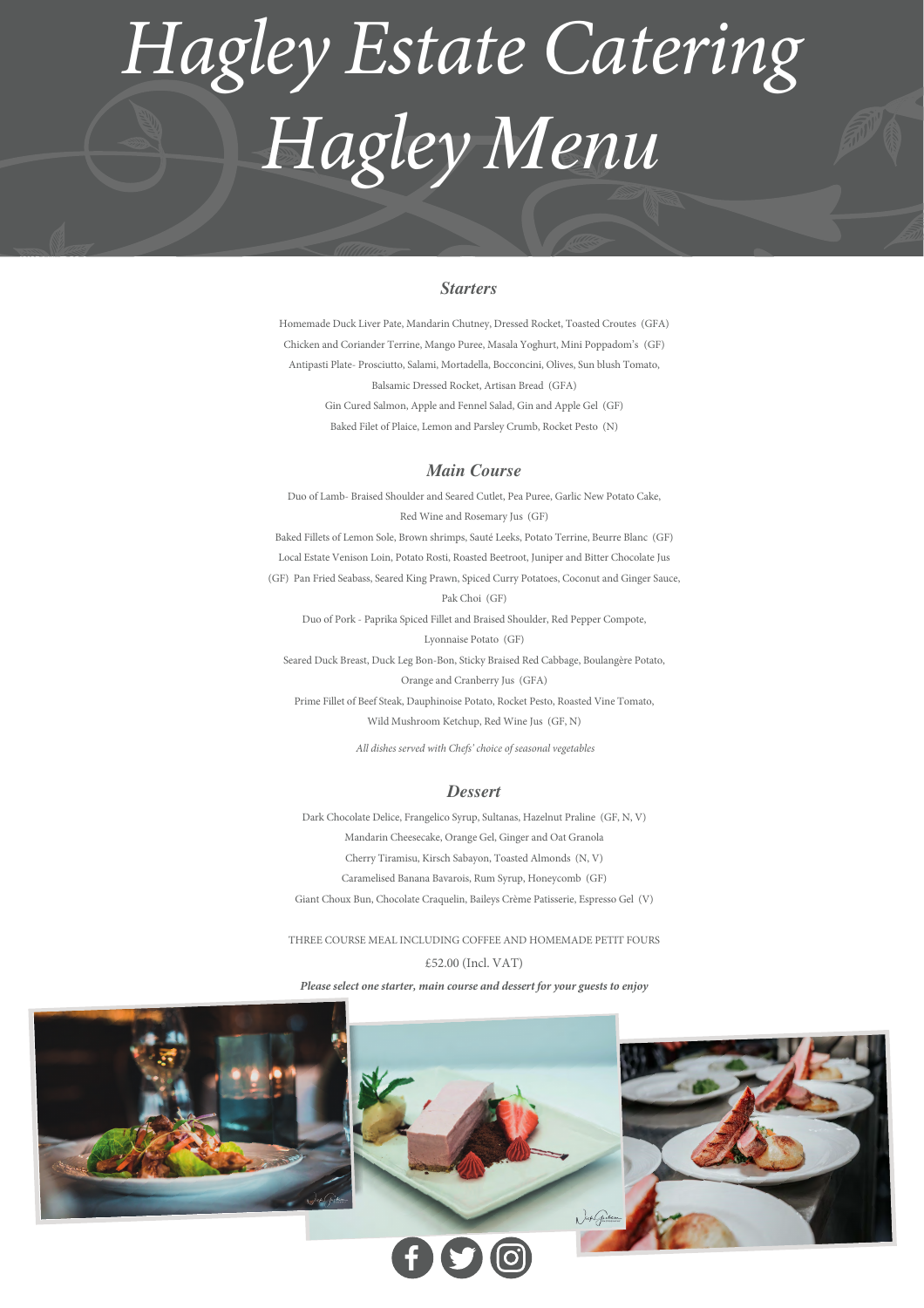# *Starters*

# *Hagley Estate Catering Wychbury Menu*

Beetroot Cured Salmon, Pickled Cucumber, Apple and Watercress Salad (GF) Ham Hock and Pistachio Terrine, Parsley Oil, Spiced Apricot Chutney, Rocket, Toasted Croutes (GFA) Bang Bang Chicken Salad, Spiced peanut and Sesame Dressing, Baby Gem (GF, N) Tomato Confit and Goats Cheese Puff Pastry Tart, Balsamic Dressed Rocket Crab and Prawn Oriental Salad, Soy and Ginger Dressing (GF)

*Main Course*

Slow Braised Pork Belly, Dauphinoise Potato, Caramelised Onion Puree, Black Pudding Crumb, Apple and sage Jus Moroccan Spiced Braised Lamb Shank, Cous Cous, Harissa Gravy, Pomegranate Fillet of Cod, Sauté Potatoes, Chorizo and Red Pepper Cream, Spinach (GF) Seared Duck Breast, Sweet Potato Fondant, Cauliflower Puree, Orange and Ginger Jus (GF) Twelve hour Braised Blade of Beef, Boulangère Potato, Roasted Banana Shallot, Celeriac and Parsnip puree, Red Wine Jus (GF)

 *All dishes served with Chefs' choice of seasonal vegetables*

#### *Dessert*

Orange Panna cotta, Bitter Chocolate Sauce, Mandarin Biscuit Double Chocolate Brownie, Salted Caramel, Honeycomb Ice Cream (GF, V) Mango Cheesecake, Candied Pistachio, Passionfruit gel (N) Seasonal Eton Mess, Dark Chocolate Shards (GF, V) Raspberry Delice, Basil Marinated Strawberries, Meringue (GF)

#### THREE COURSE MEAL INCLUDING COFFEE AND HOMEMADE PETIT FOURS

#### £45 inc Vat

*Please select one starter, main course and dessert for your guests to enjoy*